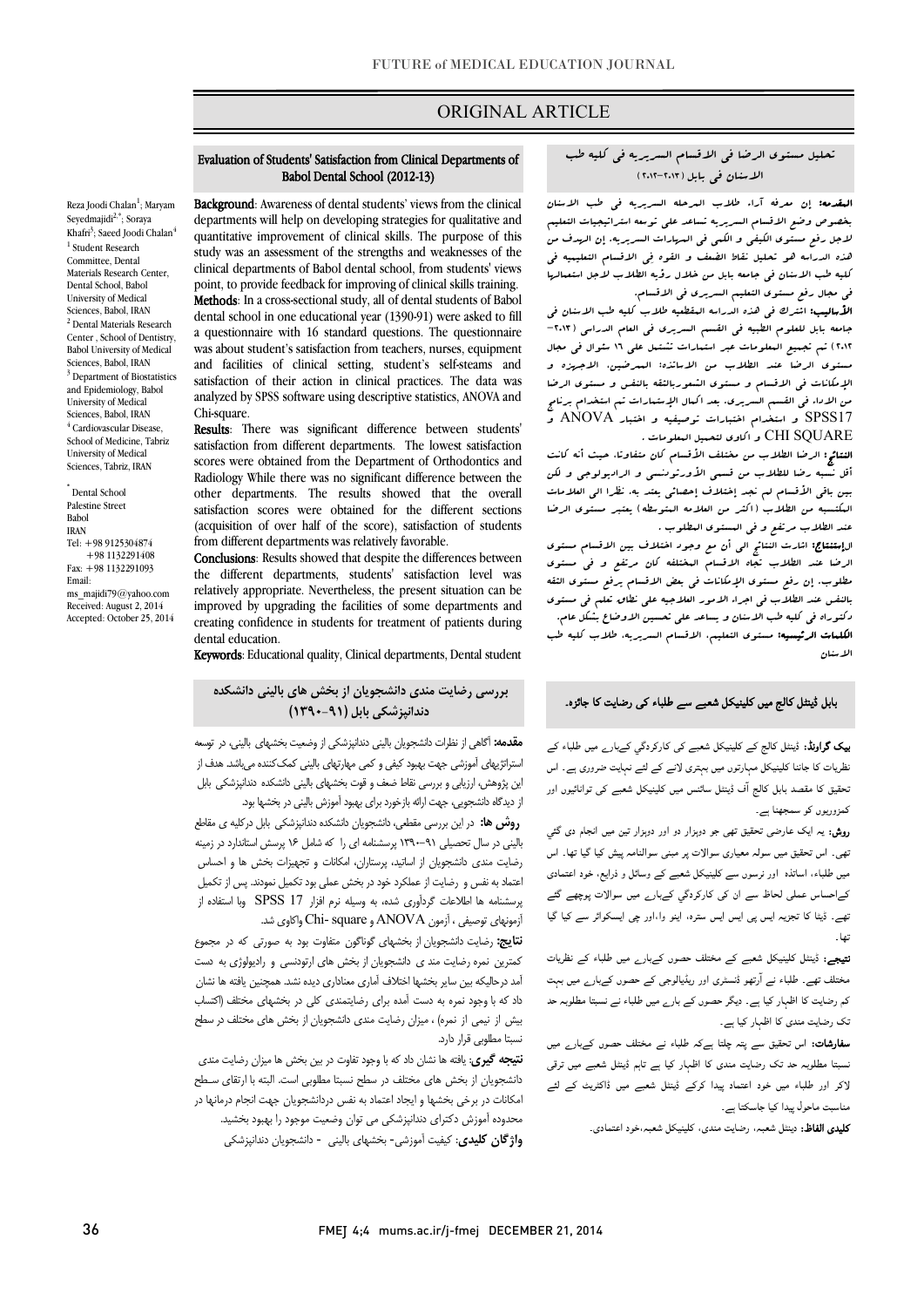### INTRODUCTION

Acquisition of clinical skills for dental students is the necessity of effective clinical practice for their future career. Students should become familiar with the pattern of clinical skills while a suitable environment and condition should be provided for their training (1). Acquisition of required qualification in performing clinical skills entails spending time, patience and practice in an appropriate context (2). The acquisition of clinical skills is slow and often they will be disappearing with the lack of utilization (3).Clinical education consists of: preparing students for coordinating basic scientific information and fulfilling skills, accompanied by diagnosing, curing, and caring patients, and acquiring different professional skills.(4)

Inadequate training of clinical skills to dental students, causes highly variable performs in routine clinical practices by newly graduated students. Even if the academic education (general and specialized courses) be sufficient, it could not guarantee the adequate skills required for the dentists' professional life (5). Undoubtedly, such disabilities cause stress among young dentists and preventing them from offering desired services to patients. Since after graduation, the possibility of amending of these disabilities is often impossible, special attention should be paid during dental education. In the review of literature, several studies were indicated the lack of learning and proficiency in general clinical practices in most medical schools in the world. These problems are more remarkable in the universities which offer traditional patterns of medical education like medical universities in our country (6-9).

Since the medical schools are responsible for training students as a commitment and skilled workforce, the effect and role of these centers in matter of treatment is known to everybody. Clinical training of dental students is directly effective in the health and treatment of oral and dental diseases. Not only students ' motivation and effort is effective in their learning but also the experienced and compassionate teachers and available facilities have a key role in medical education (10). Evaluations of students' satisfaction as a main service recipient in educational system play a key role in the study of the foundations of educational quality. In addition, paying attention to their viewpoints can be effective and helpful in the way of finding the strength and weakness and presenting appropriate solutions for qualitatively and quantitatively improvement of education. On the other hand, this evaluation can be a motivation for the presence and cooperation of departments, teachers and students in the educational area. Furthermore, this type of educational planning may improve the cooperation of educational groups and teachers in which are more relevant to the students' future career. A study by Hassan Zadeh on the viewpoints of 83 medical students who were learning clinical skills showed that percentage of students' satisfaction in all aspects was high (11).

In Iran, a few studies assessed the dental students' satisfaction of clinical training. In a similar study, Amanat et al (2010) evaluated the Shiraz students' satisfaction from  the medical education provided by the dental school of Shiraz. The findings showed that, despite differences in some questions about various areas such as teacher's qualification, scientific equipment and teachers and staff's almost identical to each other and there is little fluctuation (12). In another study by Eslamipour et al, (2010) the satisfaction of clinical dental students from the Dentistry School of Isfahan University from different departments was between the departments, satisfaction of students from different departments is desirable. However, it is necessary to put priority the prosthetics and endodontics department in the future planning (13). The objective of these studies treatment of patients. behavior, in general, satisfaction of students of target group, evaluated. Results showed that despite of the differences was to improve the dental education quality for better

 The present study is done to evaluate the satisfaction of students from the clinical departments of Babol dental school in order to find the weak points and prioritize them satisfaction in relation to communicated to teachers, existing required equipment and facilities in all departments, nurses' behaviors and the determination of learning together with confidence in various scientific and measured. for future applications. In this study, the rate of students' practical parts, in order to improve educational quality is

### **METHODS** ׇ֖֖֖֖֖֖֖֖֖֖֖֖֧ׅ֖֖֖֖֖֖֖֖֖֖֖֖֖֖֧֧֪֪֪֪֪֪֪֪֪֪֧֖֧֧֪֧֧֧֧ׅ֧֧֧֧֧֖֧֧֧֧֚֚֚֚֚֚֚֚֚֚֚֚֚֚֚֚֚֚֚֚֚֚֚֚֚֚֚֡֞֝֝֓֞֝֝֞<br>֧֧֪֪֪֪֪֪֪֪֜

 This study was a descriptive cross sectional study using department using academic sources (13). This questionnaire was given to 5 groups of dental students of Babol dentistry school: 1) fourth year dental students, 2) fifth year dental students 3) sixth-year dental students, 4) hygienists, and 5) dental students who had passed some courses in abroad universities and were studying additional requisite courses to receive their certificate (dental students are trained in foreign universities). The number of the questionnaire included information about gender, year of entrance, type of entrance, and the average of students. The second part of the questions related to satisfaction which is divided into 4 categories, 8 questions about and equipment, 2 questions in relation to the feeling of confidence and self-satisfaction of students and the last question was about the overall satisfaction of the students questionnaire consists of 16 questions related to each dental students accepted under the quota of dental participants in this study was 100 people. The first part of teachers, 3 about nurses, 2 questions related to facilities from the relevant departments.

 In other words, factors influencing satisfaction of dental students were divided into the four categories of teachers, nurses, facilities and confidence. To assess the satisfaction in response to the questions, the 5 grade Likert scale from totally disagree  $= 1$  to totally agree  $= 5$  was used and at about the overall student satisfaction of all clinical department of school of dentistry which can be answered in the form of I am satisfied or not. Students also could explain their reasons in case of dissatisfactions. Face and the end of the questionnaire there was one question asking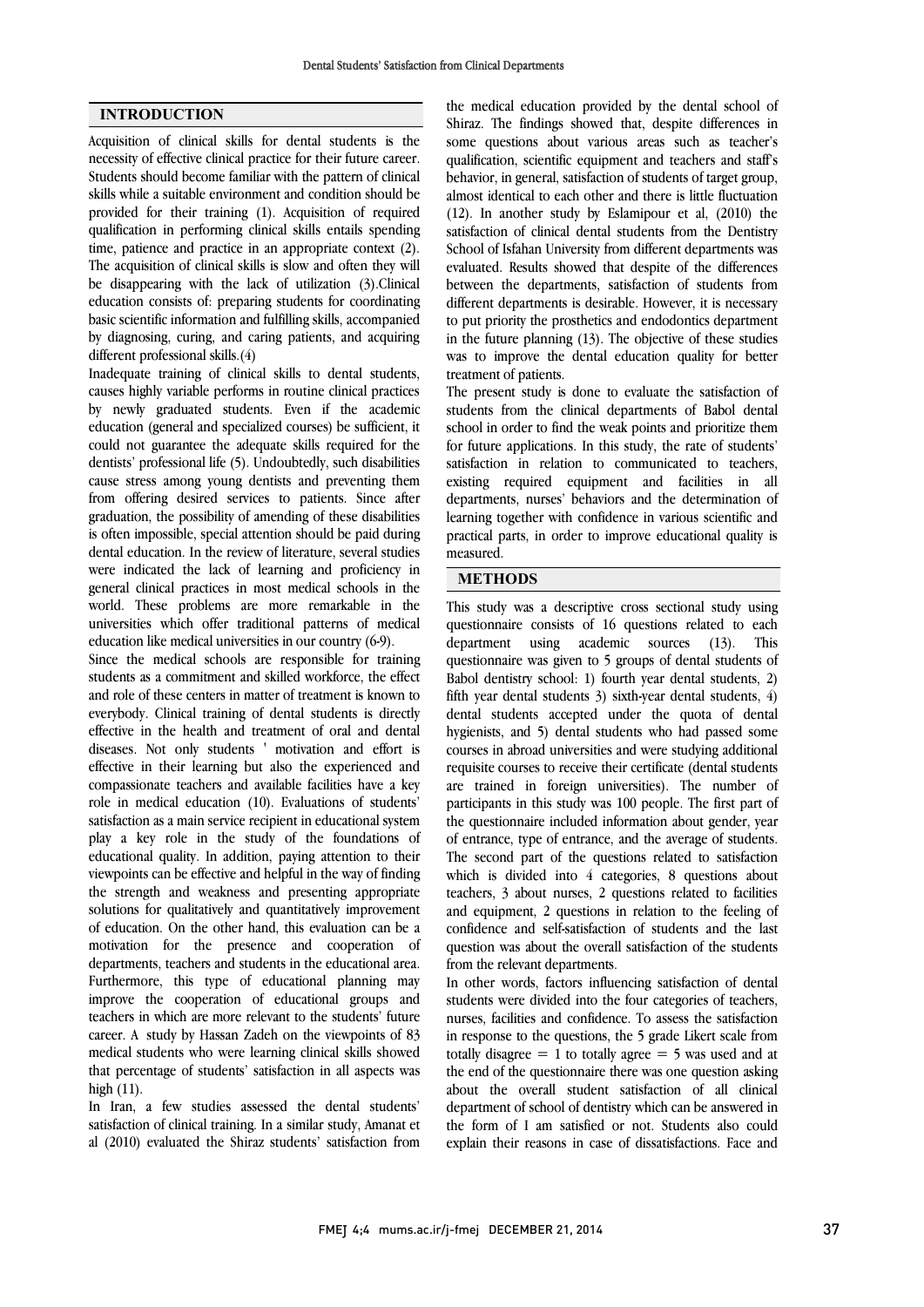$\overline{\phantom{a}}$  $\overline{\phantom{a}}$ 

ֺ֘ ֺ

 content validity of the questionnaire sections were confirmed by a number of dental school teachers and experts. The reliability has been confirmed by conducting a phot study among 11 students with a Crombach's alpha of 0.81. For the analysis, the data was initially entered into SPSS17 and then use descriptive test for the descriptive data. After that, the ANOVA and Chi-sqaure were used to analyze the data. In case that the result of ANOVA test was significant, the Scheffe's multiple comparison test was used. pilot study among 11 students with a Cronbach's alpha of In this study, the level of statistical significance was determined to be less than 0.05.

#### RESULTS

 Babol dentistry school which consists of 23 students of the sixth year, 23 student of fifth year, 25 of forth year, 11 dental students accepted under the quota of dental hygienists and 18 students of foreign trained dental students which 62 of them were male and 37 were female. of 100%). Table 1 indicates the satisfaction according to the year of entry and type of entry which in some parts there was a significant difference in relation to the level of operative dentistry, prosthodontics, periodontics and oral diseases departments no significant difference reached. This study was conducted on 100 of dental students of All questionnaires were returned completed. (Response rate students' satisfaction of different entries. But in the case of

 Using Chi-square test, there was no significant relationship  $(P = 17/0)$  between students' satisfaction. The results are shown in table 2.

Table 3 represents the level of students' satisfaction from

 various departments. By using ANVOA test, level of students' satisfaction of different departments regarding evaluation of various aspects, has significant relationship. ו<br>י difference between groups in the level of  $\alpha = 0.05$ . Similar letters in each column shows the lack of significant

 $\overline{a}$ 

 $\overline{a}$ 

### DISCUSSION

 In the present study, levels of dental students' satisfaction of their clinical education in the Babol Dentistry School among departments, the level of students' satisfaction from different departments of Babol Dentistry School was relatively favorable considering more than half the One of the important and fundamental ways in raising the quantitative and qualitative level of function of dental clinical department is the recognition and awareness of the education authorities from the level of clinical students' satisfaction from the function of different department. Since educational level by relevant authorities is necessary, attention to students viewpoints who are the educational audience, will be effective in the future program planning. have been studied. It showed that in spite of differences satisfaction score in the majority of cases were obtained. identification of the weakness in the way of improving

 evaluation of teachers (14) and initial conditions for clinical training  $(2, 11, 15, 16)$  but a few articles about dental clinical training and students' views on this subject have So far many various researches has been done in the field of been published.

from clinical education in the different educational levels, In a general look, considering the satisfaction of students

| Table 1. students' satisfaction rate from different departments regarding the year of entry |                 |                 |                 |                           |                                                           |         |  |  |  |  |
|---------------------------------------------------------------------------------------------|-----------------|-----------------|-----------------|---------------------------|-----------------------------------------------------------|---------|--|--|--|--|
| Department                                                                                  |                 |                 | Entry           |                           |                                                           | P value |  |  |  |  |
|                                                                                             | Sixth year      | Fifth year      | Fourth year     | dental hygienist<br>quota | dental students are<br>trained in foreign<br>universities |         |  |  |  |  |
| Radiology                                                                                   | $2.92 \pm 0.28$ | $2.70 \pm 0.47$ | $3.04\pm0.91$   | $2.35\pm0.49$             | 2.300.48                                                  | 0.001   |  |  |  |  |
| Pediatric dentistry                                                                         | $3.50\pm0.66$   | $3.78 \pm 0.42$ | $3.78 \pm 0.42$ | $3.88 \pm 0.39$           | $3.20 \pm 0.42$                                           | 0.001   |  |  |  |  |
| Prosthodontics                                                                              | $3.33 \pm 0.56$ | $3.26 \pm 0.45$ | $3.16\pm0.62$   | $3.12 \pm 0.99$           | $3.00 \pm 0.00$                                           | 0.61    |  |  |  |  |
| Oral diseases                                                                               | $3.54 \pm 0.51$ | $3.48 \pm 0.59$ | $3.56\pm0.51$   | $3.19\pm0.40$             | $3.20 \pm 0.42$                                           | 0.08    |  |  |  |  |
| Endodontics                                                                                 | $3.54\pm0.59$   | $3.70 \pm 0.47$ | $3.60 \pm 0.50$ | $3.12\pm0.48$             | $3.10 \pm 0.32$                                           | 0.001   |  |  |  |  |
| Periodontics                                                                                | $3.63 \pm 0.58$ | $3.74 \pm 0.45$ | $3.72 \pm 0.46$ | $3.47\pm0.51$             | $3.32\pm0.44$                                             | 0.06    |  |  |  |  |
| Orthodontics                                                                                | $3.75 \pm 0.53$ | $2.96\pm0.21$   | $2.16\pm0.62$   | $2.12\pm0.33$             | $2.11 \pm 0.33$                                           | 0.001   |  |  |  |  |
| Surgery                                                                                     | $3.75 \pm 0.44$ | $3.83\pm0.58$   | $3.44\pm0.51$   | $3.29 \pm 0.47$           | $3.33\pm0.50$                                             | 0.002   |  |  |  |  |
| Operative dentistry                                                                         | $3.63 \pm 0.49$ | $3.48 \pm 0.51$ | $3.32 \pm 0.75$ | $3.24 \pm 0.44$           | $3.11 \pm 0.33$                                           | 0.07    |  |  |  |  |

| Table 2. The overall level of students' satisfaction from different departments regarding students' average |                         |        |                   |  |  |  |  |  |
|-------------------------------------------------------------------------------------------------------------|-------------------------|--------|-------------------|--|--|--|--|--|
|                                                                                                             | <b>Average students</b> |        |                   |  |  |  |  |  |
| Level of satisfaction                                                                                       | $\leq$ 15               | 15-17  | >17               |  |  |  |  |  |
| Agree                                                                                                       | $\frac{9}{626}$ .1      | $\%50$ | $\frac{9}{6}33.3$ |  |  |  |  |  |
| Disagree                                                                                                    | $\frac{0}{073}$ 9       | $\%50$ | $\%66.7$          |  |  |  |  |  |

l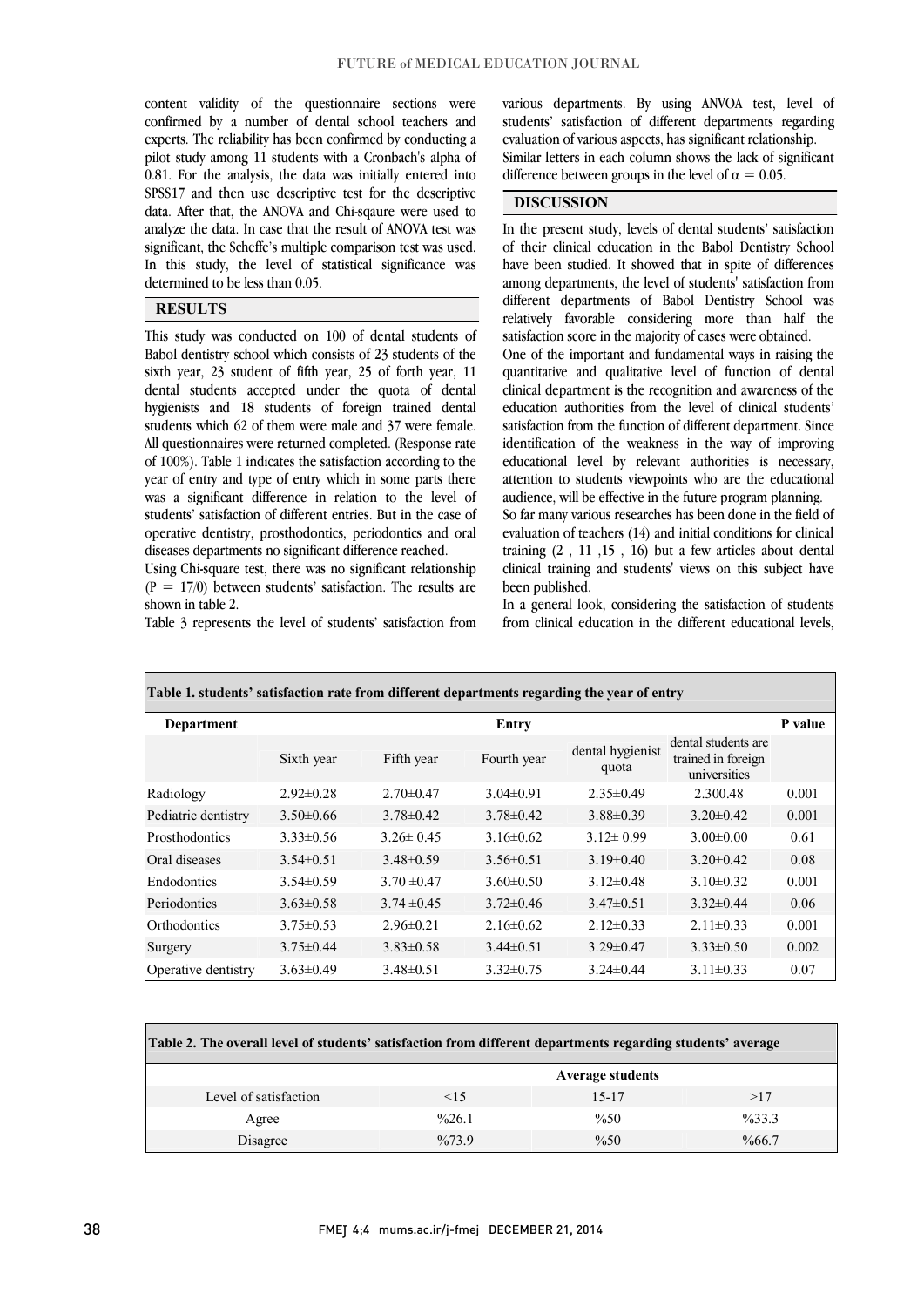$\overline{a}$ 

| Table 3. Students level of satisfaction from different departments regarding various aspects |                  |                   |                           |                   |                         |  |  |  |  |
|----------------------------------------------------------------------------------------------|------------------|-------------------|---------------------------|-------------------|-------------------------|--|--|--|--|
| <b>Departments</b>                                                                           |                  |                   |                           |                   |                         |  |  |  |  |
|                                                                                              | <b>Teachers</b>  | <b>Nurses</b>     | Material and<br>equipment | Self-confidence   | Overall<br>satisfaction |  |  |  |  |
| Radiology                                                                                    | $2.05 \pm 0.1a$  | $2.06 \pm 0.14a$  | $3.02\pm0.42a$            | $3.2 \pm 0.43a$   | $2.73 \pm 0.64a$        |  |  |  |  |
| Pediatric dentistry                                                                          | $3.0 \pm 0.02 b$ | $2.99 \pm 0.03 b$ | $3.67 \pm 0.77$ b         | $3.1 \pm 0.21a$   | $3.51 \pm 0.54$         |  |  |  |  |
| <b>Prosthodontics</b>                                                                        | $3.17\pm0.07$ b  | $3.05\pm0.12h$    | $3.11 \pm 0.21a$          | $3.5\pm 0.74h$    | $3.21 \pm 0.62$         |  |  |  |  |
| Oral diseases                                                                                | $3.21 \pm 0.28c$ | $3.71 \pm 0.69c$  | $3.28 \pm 0.26a$          | $3.07 \pm 0.3a$   | $3.44 \pm 0.52 b$       |  |  |  |  |
| Endodontics                                                                                  | $3.44\pm0.38c$   | $3.19 \pm 0.42$ b | $3.59 \pm 0.77$ b         | $3.13 \pm 0.24a$  | $3.47\pm 0.54h$         |  |  |  |  |
| Periodontics                                                                                 | $3.44 \pm 0.38c$ | $3.19 \pm 0.42c$  | $3.59 \pm 0.77 b$         | $3.13 \pm 0.24a$  | $3.32 \pm 0.51 b$       |  |  |  |  |
| Orthodontics                                                                                 | $2.01 \pm 0.06a$ | $2.97\pm 0.14h$   | $3.82\pm0.75$ b           | $3.0 \pm 0.0a$    | $2.72 \pm 0.81a$        |  |  |  |  |
| Surgery                                                                                      | $3.65 \pm 0.58c$ | $3.15 \pm 0.29 b$ | $3.77 \pm 0.29 b$         | $3.52 \pm 0.63 b$ | $3.58 \pm 0.54 b$       |  |  |  |  |
| Operative dentistry                                                                          | $3.44\pm0.48c$   | $3.59 \pm 0.12c$  | $3.2 \pm 0.4a$            | $3.8 \pm 0.4c$    | $3.40 \pm 0.57$         |  |  |  |  |
| P-value                                                                                      | < 0.001          | < 0.001           | < 0.001                   | < 0.001           | < 0.001                 |  |  |  |  |

dental students accepted under the quota of dental hygienists and dental students are trained in foreign universities indicated significant statistical difference in all departments except for prosthodontics, operative dentistry, oral diseases and endodontics. In a similar study by Amini et al, significant increase in medical student satisfaction in the case of more specialized and advanced educations reported followed by increasing in proficiency of students during their final years of studying (2). However, in a study by Amanat et al, on the students' satisfaction from different departments, no significant difference was found regarding the year of entry (12).

There is no significant relationship between the students' satisfaction and the average, but students with higher average had less satisfaction which can originate from the high scientific expectation and the need of more favorable conditions for improving their scientific level. A study by Zamanzad et al showed that the medical student's major concern was the necessity of focusing on practical issues relevant to their needs by their teachers (16). Therefore it is necessary that authorities provide better conditions in future in order to meet the academic needs of all students especially high grade students. A study by Amanat et al indicated that to some extent the lack of significant relationship between the students average and their satisfaction related to the lack of coordination between subjects, educational goals and evaluation the methods in different departments (11) which was similar to the study of Eslamipour et al (13). On the other hand, dental students are trained in foreign universities and dental students accepted under the quota of dental hygienists had less satisfaction compared with the students who were able to pass the national university entrance exam. Considering the dental students are trained in foreign universities, this matter could be due to difficulty and seriousness of subjects and also the way of evaluation which is more serious than compared to their hometown universities, because they have been studying predominantly in lower rank universities.

 Also by considering their rejections which can be due to their scientific weakness in the university entrance exam, most of them were under pressure and experiencing many educational problems. Their higher ages compared to other course a higher cost that the dental students are trained in foreign universities paid could also cause more dissatisfaction. Eventually, considering all the facts together lead to lower satisfaction. students could be another reason of their dissatisfaction. Of

 dental hygienists, what could cause their lower satisfaction are probably: their scientific weakness and higher ages compared to others as well as their reliance on the semi- scientific and sometimes personalized methods in the routine expectations and trainings. Regarding dental students accepted under the quota of treatment of patients which are in contradiction with the

 In a study by Eslamipour et al, the negative correlation between students' average and their level of satisfaction from the departments of the operative dentistry, oral students' attention to these departments in order to enhancing and upgrading their ability as a public dentist (13). Zamanzad et al also found the medical student's major concern was the necessity of focusing on practical issues knowledge as a future general practitioner (16). This matter showed the importance of this issue for both students of medicine and dentistry. Furthermore, authorities are responsible for improving the quality of scientific and reason for lack of significant relationship between students' average and their satisfaction was somehow related to the lack of coordination between subject, educational goals and their methods of evaluation in various departments (12). diseases, pediatric dentistry, and endodontics indicated relevant to their needs by their teachers to improve their practical educations. However, Amanat et al found that the

from the teachers of each department was different. In other words, it can be said the highest satisfaction scores were belong to periodontics department followed by surgery, operative dentistry and endodontics departments. In this study we found that the level of students' satisfaction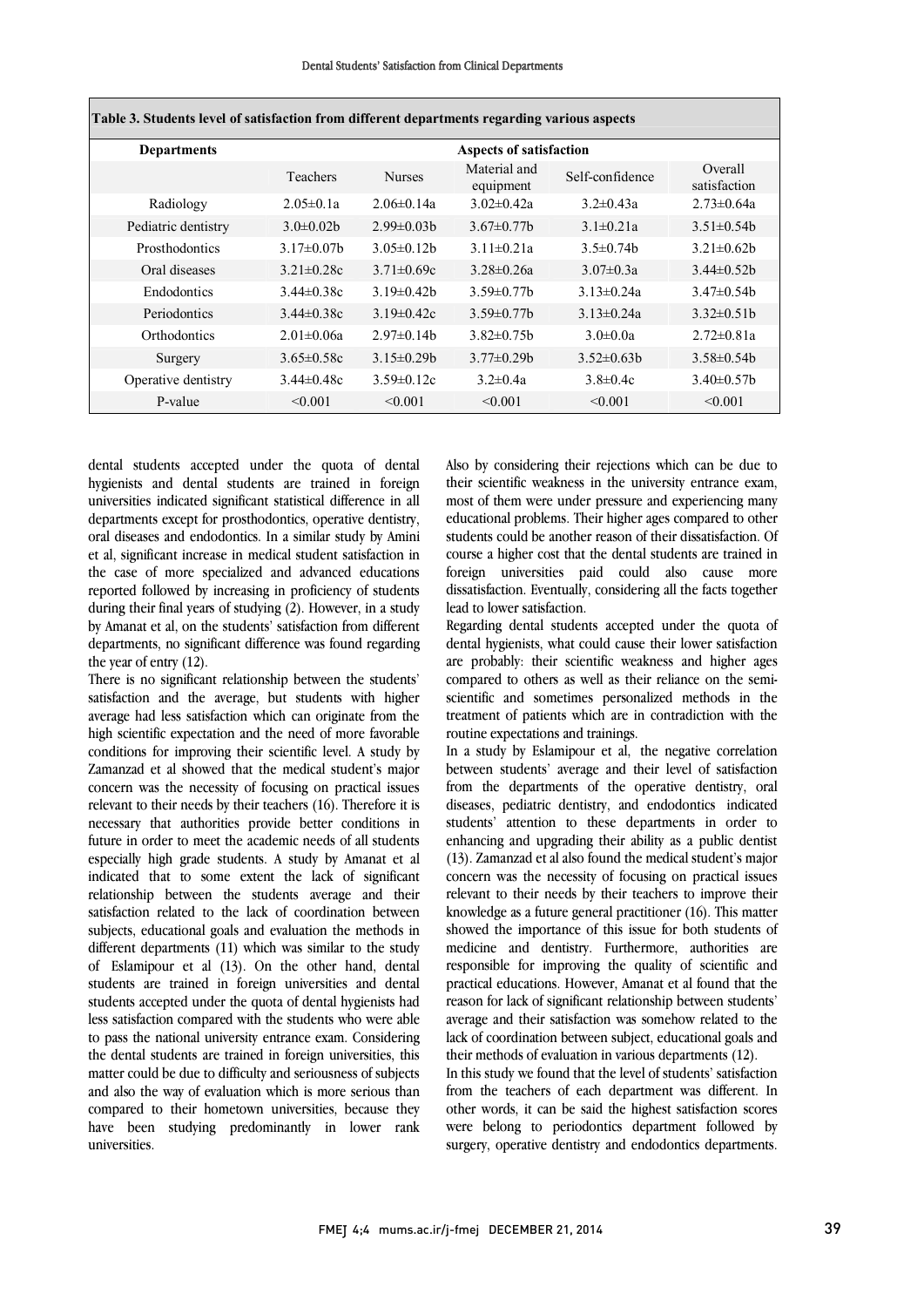However, the lowest satisfaction scores were obtained from the departments of orthodontics and radiology which can be due to the serious behavior of teachers and more departments. The results of Zamanzad et al study showed a decrease of Shahr-e-Kord medical students' satisfaction which absence of clear evaluation criteria, inappropriate manner of the physician towards the patients and the lack of relevant training with need of students were the key specialized training in orthodontics compared to other factors of their dissatisfaction (16).

 In a similar study, Eslamipour et al found that the students' highest satisfaction scores from their teachers were belong to orthodontics and periodontics department and the and prosthodontics department. The low satisfaction of prosthodontics department teachers was due to their untimely presence in department and in operative dentistry departments was for inadequate and unsuitable methods of education (13). However, Amanat et al indicated that the surgery department in Shiraz dental school was due to lack of sufficient time for exchange of information between teachers and students in scientific environment (12). lowest satisfactions were obtained from operative dentistry reason of decreasing satisfaction of some departments like

 was significantly difference. The highest satisfaction score from nurses were obtained from operative dentistry department and the lowest were belonging to the nurses of radiology department. In the evaluation of each question of departments with students was the reason of this satisfaction. In a study by Eslamipour et al, the highest students satisfaction scores were belong to the performance of orthodontics and periodontics departments and the of nurses in surgery and endodontics departments. The low satisfaction from nurses in these departments was due to their inappropriate manner towards students because nurses with the students which it can cause increase in The level of satisfaction from nurses in different department questionnaire, the different manner of nurses of different lowest level of satisfaction obtained from the performance stress among students (13).

 The highest level of satisfaction obtained from facilities and equipment of orthodontics, surgery, endodontics and periodontics departments that it can be the reason for the existence of new equipment and facilities in mentioned found among other departments and in each case the level of satisfaction was lower than the mentioned departments. In the prosthodontics department the dissatisfaction was due limiting the consumable material, in radiology devices and their frequent needs for repairing students had dissatisfaction. In other departments, provision of educational supplies by the students themselves was the main reason of dissatisfaction. However, the results of study department had the least facilities compared to other departments. However, no significant statistical difference department because of problems arose in irradiation in Shiraz medical university showed that the surgery departments (12).

 In the study by Eslamipour et al, the highest level of students' satisfaction from facilities and equipment related to the periodontics and surgery departments and the lowest

 satisfaction were obtained from endodontics department which was caused by the inappropriate working times of start and end in the morning and afternoon, because afternoon working hours for the full work departments such as oral disease was not adequate.

 The highest score of self-confidence was obtained from operative dentistry department followed by surgery and prosthodontics departments. Other departments did not show significant differences. However, the lowest score dentistry departments which have been caused by short sessions of operative dentistry treatment compared to prolonged treatments with high risk. Also the Less number the students' reference books of oral diseases can cause reduction self-confidence in students. In the case of pediatric dentistry and orthodontics departments, the high level of self-expectations in relation with treatment of study by Amini et al, the reason of decreasing interns' satisfaction from clinical skills was due to lack of time for related to the orthodontic, oral diseases and pediatric of special case patients commensurate with the theories in certain patience can justifies their low confidence. In a experience and practice (2).

 In the study by Eslamipolur et al, the highest of level of self- among Isfahan dental students were obtained from the periodontics and diagnosis departments. The lowest rate of satisfaction of performance was reported from endodontics and holistic dentistry departments (13). Although Amini et interns' satisfaction of some clinical skills were the complexity and difficulty of learning, lack of time for experience and practice and lack of emphasis on these skills as a part of students' daily duties (2). It seems that these factors were present in the orthodontics and pediatric in the mentioned departments of the present study. In the case of certain departments such as orthodontics, students faced with patients and could not treat them properly and they did not face with such patients in their educational periods, so they lost their self confidence in such cases. In the case of the pediatric dentistry department, the difficulties of working with children could be a reason of confidence and self-satisfaction from their performance al, in their study indicated that the reasons of reduction in dentistry departments, which justifies the lack of confidence this subject was due to their lack of experience, because the feeling less confidence among students.

 The results showed that in spite of differences among departments, the level of students' satisfaction from different departments was relatively favorable considering more than half the satisfaction score in the majority of cases improved by upgrading the facilities of some departments and creating confidence in students for treatment of were obtained. Nevertheless, the present situation can be patients during dental education.

 Further studies can be helpful in finding the educational cooperation of higher authorities and educational directors. problems and proper solutions which needs more

 $\overline{a}$  $\overline{a}$ 

### ACKNOWLEDGEMENT

 I would like to thank the dental student of Babol dentistry school who completed the questionnaire.